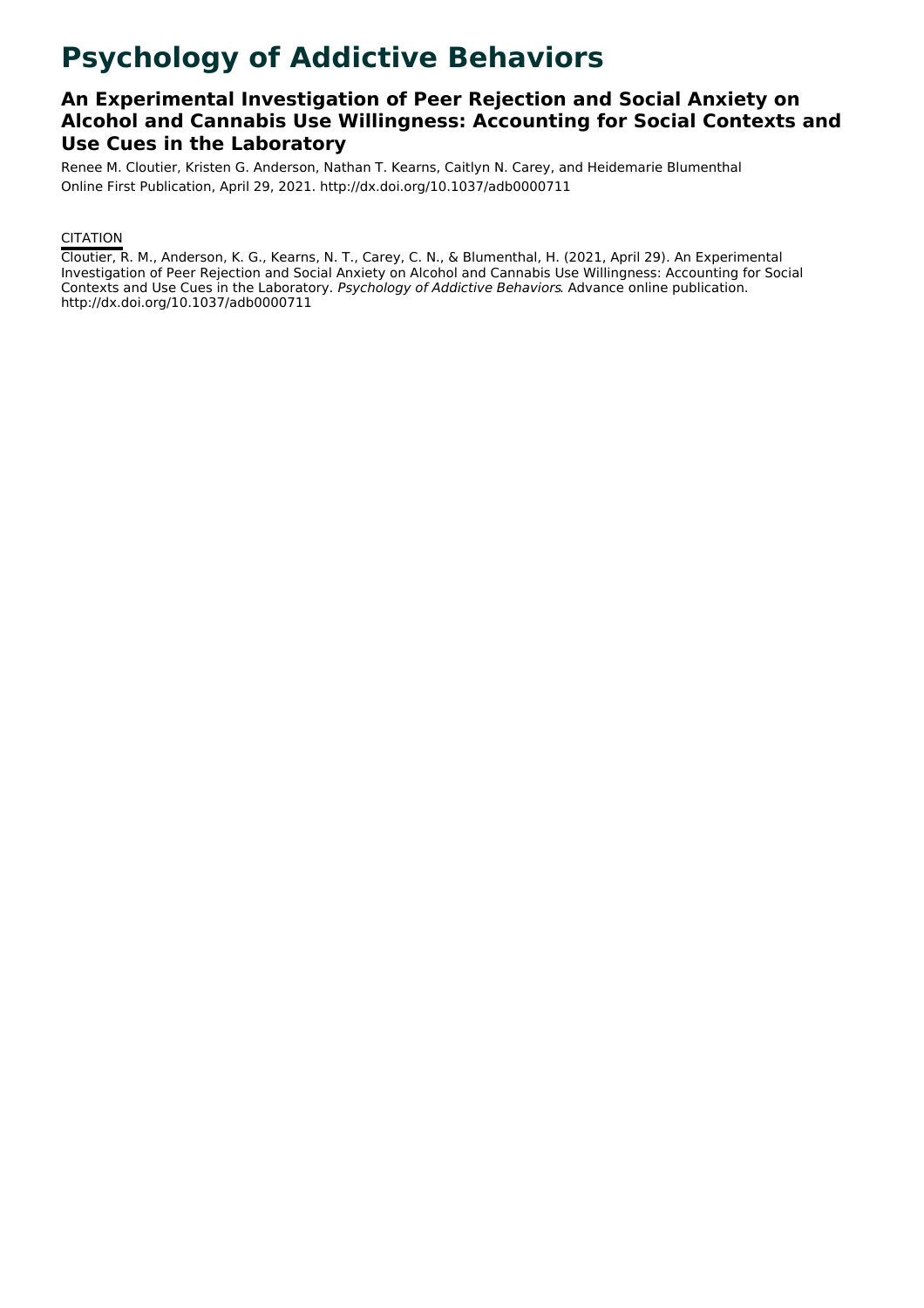

<https://doi.org/10.1037/adb0000711>

## An Experimental Investigation of Peer Rejection and Social Anxiety on Alcohol and Cannabis Use Willingness: Accounting for Social Contexts and Use Cues in the Laboratory

Renee M. Cloutier<sup>1, 2</sup>, Kristen G. Anderson<sup>3</sup>, Nathan T. Kearns<sup>2, 4</sup>, Caitlyn N. Carey<sup>2</sup>, and Heidemarie Blumenthal<sup>2</sup>

<sup>1</sup> The Prevention Research Center, The Pennsylvania State University<br><sup>2</sup> Teen Stress and Alcohol Research Laboratory, Department of Psychology, University of North Texas<br><sup>3</sup> Department of Psychology, Reed College<br><sup>4</sup> Cen

Objective: Evidence suggests that social anxiety (SA) is a risk factor for problematic alcohol and cannabis use, particularly during states of social stress. Unfortunately, laboratory studies to date have overlooked decisionmaking mechanisms (e.g., use willingness) and contextual features of commonly used social stress tasks that may clarify what is driving these links. The current study begins to address this gap by testing the effects of SA and laboratory-induced peer rejection on acute alcohol and cannabis use willingness within a simulated party setting. Method: 80 emerging adults (18–25 years; 70% women) endorsing lifetime alcohol and cannabis use were randomly assigned to experience rejection or neutral social cues. They rated their willingness to use alcohol and cannabis before and after cue exposure within the simulated party. A hierarchical regression tested the main and interaction effects of SA symptoms and experimental condition (Rejection vs. Neutral) on alcohol and cannabis use willingness, controlling for past-year use frequency and willingness to accept any offers (e.g., food and nonalcoholic drinks). Results: There were statistically significant main (but not interaction) effects of SA and experimental condition on cannabis use willingness. Higher SA and Rejection exposure were each associated with greater cannabis use willingness. There were neither main nor interaction effects on alcohol willingness. Conclusions: Results suggest that elevated SA increases cannabis use willingness across social contexts, regardless of Rejection exposure, while Rejection exposure increases use willingness similarly across levels of SA. Together, findings reinforce the need to consider social-contextual factors and polysubstance use in laboratory settings.

#### Public Health Significance Statement

Substance use often occurs in social settings where multiple substances are available; because socially anxious individuals are hypersensitive to social cues, this study reinforces the need to carefully model individual- and context-level interactions on substance use risk in laboratory-based designs. Specifically, findings suggest that in social settings where both alcohol and cannabis are available, experiencing rejection increases vulnerability for cannabis use, but not alcohol use. Findings also suggest that young adults with elevated social anxiety (SA) are more willing to use cannabis in social situations, even without experiencing rejection or elevated anxiety symptoms.

Keywords: social anxiety, social stress, rejection, cannabis, willingness

Alcohol and cannabis are the two most widely used substances in the U.S. with initial rates of use and use-related disorders peaking in emerging adulthood (Franco et al., 2019; Grant et al., 2015; Hasin et al., 2016; Schulenberg et al., 2019). Emerging adults (18–25 years) in college are at particularly high risk for substance use, in part, because college campuses provide more opportunities to use substances in

Renee M. Cloutier is now at The Prevention Research Center, The Pennsylvania State University.

The authors have no known conflicts of interest to disclose.

Research supported by Renee M. Cloutier was partially supported by a National Institute of Health National Research Service Award (1F31DA041105) while at the University of North Texas (presently at the Pennsylvania State University and supported by T32DA017629). Nathan T. Kearns was supported by a National Institute of Health National Research Service Award (1F31AA027142-01). The funders had no role in study design, data collection, and analysis, decision to publish, or preparation of the manuscript.

Correspondence concerning this article should be addressed to Renee M. Cloutier, The Methodology Center, The Pennsylvania State University, 320 Biobehavioral Health Development Building, University Park, PA 16802, United States. Email: [rmc6054@psu.edu](mailto:rmc6054@psu.edu)

Renee M. Cloutier **<https://orcid.org/0000-0003-1795-9149>** 

Kristen G. Anderson <https://orcid.org/0000-0002-3930-1324> Nathan T. Kearns **<https://orcid.org/0000-0003-3037-3919>** 

Caitlyn N. Carey **b** <https://orcid.org/0000-0002-6936-4537>

Heidemarie Blumenthal **b** <https://orcid.org/0000-0003-4865-6239>

Portions of these results were presented at the 2018 conventions of the Collaborative Perspectives on Addiction and the American Psychological Association.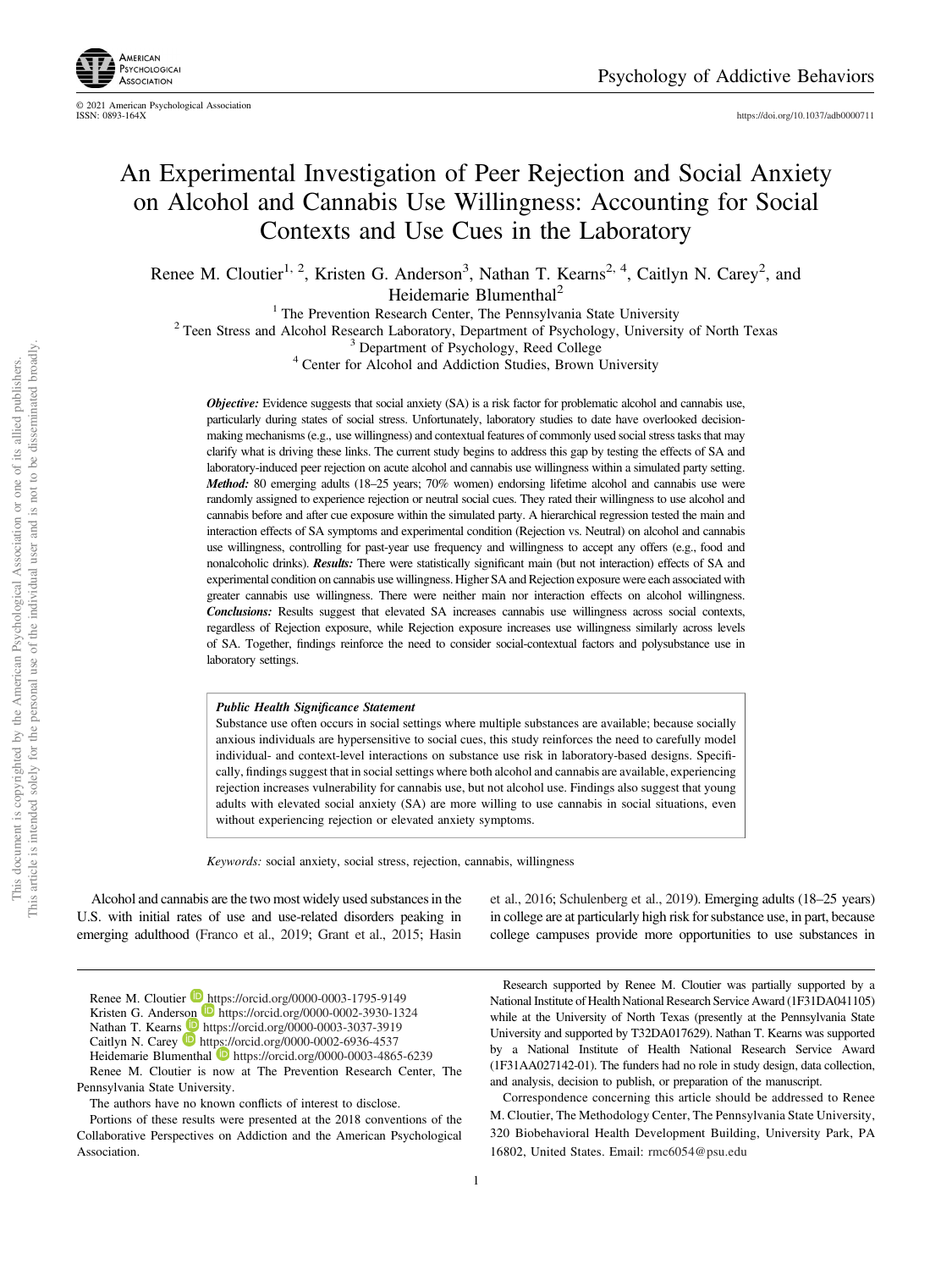higher-risk contexts (e.g., at parties with people they do not know well) and regularly engage with substance-using peers (Allen et al., 2017; Arnett, 2005; Lewis et al., 2019). Socially anxious individuals who are hypersensitive to social cues and the fear of potential rejection may be at an even greater risk for developing use-related problems during this time (Abrams et al., 2001; Buckner et al., 2012; Conway et al., 2016).

Epidemiologically, elevated social anxiety (SA) frequently cooccurs with, and temporally precedes, both alcohol and cannabis use disorder (Buckner et al., 2012; Conway et al., 2016). Tension reduction and self-medication models suggest that individuals with elevated SA use alcohol and cannabis as a means of reducing their SA symptoms which increases their risk for use-related problems (Buckner, Heimberg, et al., 2013; Carrigan & Randall, 2003; Khantzian, 1997). Evidence of the coping pathway includes individuals with elevated SA reporting greater retrospective coping motives and real-time cravings following laboratory-induced stressors (Buckner, Ecker, et al., 2013; Buckner & Heimberg, 2010; Buckner, Heimberg, et al., 2011; Buckner, Silgado, et al., 2011). There is also evidence that these indicators may not fully capture the SA experience and early risk processes (Cloutier et al., 2016; Lemyre et al., 2019). For example, the tendency to avoid social situations and conform to others behaviors may lead to decreases and increases in substance use and related problems. Further, individuals who have not yet developed a substance use disorder may not experience the physiological urge of craving nor report intentional, coping motives and still be at increased risk. Capturing subclinical mechanisms of the SA-substance use link may offer key insight into effectively intervening before serious comorbidities have formed.

Behavioral willingness refers to a broader state of openness to use a substance (Gerrard et al., 2008). Like craving, use willingness can be elicited in the lab, predicts substance use behaviors, and is influenced by prior use. Whereas variation in craving is often only observed in heavier users, use willingness predicts real-time and long-term use behaviors across age and use levels (Anderson et al., 2013; Gibbons et al., 2004; Ladd et al., 2016; Lewis et al., 2019). By capturing the overall tendency to use substances in response to internal (craving/coping) and external (mimicking/conformity) cues, use willingness may be able to more meaningfully mark both existing and emerging substance use risks.

Because individuals with elevated SA are hypersensitive to social contexts and the stressors that occur within them (e.g., rejection), the extent to which SA elevates substance use risk also may be sensitive to the assessment environment (Battista et al., 2010; Buckner, Heimberg, et al., 2013; Cloutier et al., 2020; Lemyre et al., 2019). Tasks lacking explicit social or substance use cues like mock tests, impromptu job talks, or online ball-tossing games may not elicit substance use-related thoughts or behaviors as they would emerge in real-world contexts (Deros et al., 2018; Dimoff & Sayette, 2017). More generalizable tasks such as unstructured conversations may be challenging to standardize and implement as they require training confederates (Beidel et al., 2000). Comparing social stressors to nonsocial conditions (e.g., reading a magazine), confounds social stress with social contexts (Buckner et al., 2016).

Examining use decision-making and affect during rejection can further our understanding of the SA-substance use link. Rejection is a common experience that most people dislike, avoid, and respond to with approach motivations and affiliative behaviors (Hudd & Moscovitch, 2020; Mallott et al., 2009). Though broadly adaptive, the common approach/affiliative response to rejection also can increase willingness to engage in risky behaviors (Tamir & Hughes, 2018). As fear and avoidance of rejection are core features of SA, individuals with greater SA show hyper-vigilance to social threat (American Psychiatric Association [APA], 2013). Once rejected, they report more cognitive and affective disruption as well as dampened affiliative responding (Auyeung & Alden, 2020; Zadro et al., 2006). In a substance-using context (e.g., at a party), individuals with elevated SA may have competing responses to use substances to alleviate negative affect or conform to what others are doing to avoid further rejection and remain abstinent to maintain control or disengage from the social context entirely to avoid further rejection (Lemyre et al., 2019). Testing whether elevated SA during rejection (c.f., socially) leads to increased use willingness, can help clarify the relative role of SA, social context, and rejection-related stress on substance use decision-making.

This study expands prior work by examining the effects of SA and peer rejection on alcohol and cannabis use willingness in emerging adults with a range of SA symptoms and use levels. To reduce potential social-contextual confounds while maximizing generalizability, we used a laboratory-based experimental design where both conditions (Rejection vs. Neutral) and primary outcomes (use willingness) were integrated into a simulated party setting (Anderson et al., 2014; Cloutier et al., 2020). Of available tasks, mental imagery combined with audio/visual simulations provided an ideal balance of standardization, feasibility, and validity concerns (Anderson & Parent, 2007; Blackhart et al., 2009; Holmes & Mathews, 2010). Both SA and Rejection were expected to positively relate to alcohol and cannabis use willingness as main and interaction effects. While the same pattern was expected for both alcohol and cannabis, they were examined separately to directly test substance-specific differences (Egan et al., 2019; Yurasek et al., 2017). To account for prior use and poly-use, past-year alcohol and cannabis use frequency were included as covariates. To confirm the specificity of the effects to substance use (c.f., willingness to accept any offer), participants' willingness to accept control items were included as covariates.

#### Method

#### **Participants**

All procedures were approved by the University of North Texas Institutional Review Board before participant contact. Participants were recruited from a general undergraduate subject pool (49% psychology majors) at a large university in [omitted for blind review], where cannabis was illegal for recreational and most medical purposes. Participants aged 18–25 years reporting any lifetime cannabis use on an online screener were invited to the lab to confirm eligibility and screen for active substance use disorder recovery. Of the 91 participants who attended the laboratory visit, 6 were ineligible due to age ( $n = 4$ ), no lifetime cannabis use ( $n = 1$ ), or active recovery  $(n = 1)$ . Data from five were lost due to technical errors (e.g., software crash), resulting in a final sample of 80 participants. See Table 1, for detailed descriptive statistics.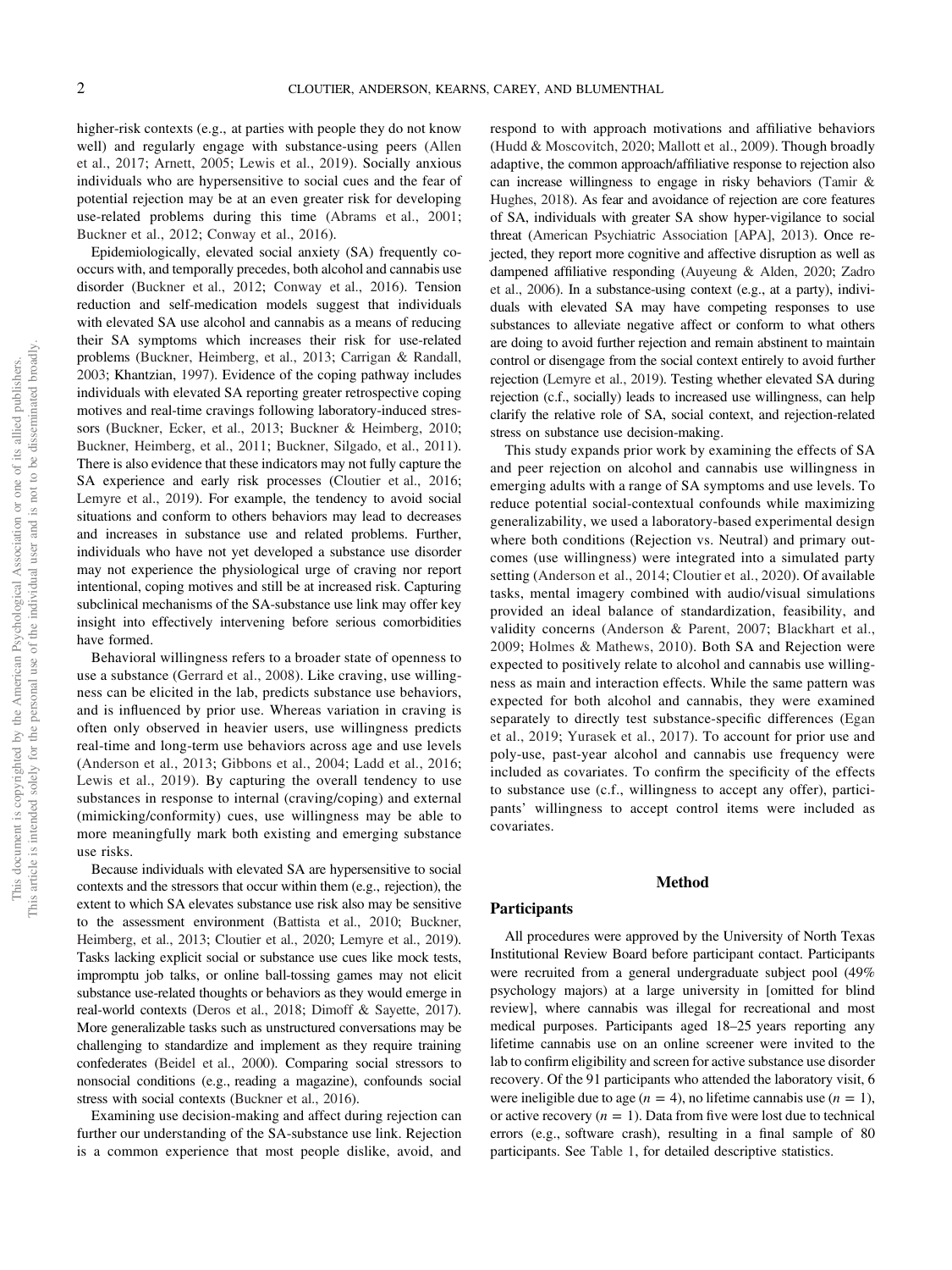Sample Demographics and Between Group Comparisons Across Experimental Conditions

| Variable                          | <b>Total Sample</b><br>$(n = 80)$ | Rejection <sup>a</sup><br>$(n = 41)$ | Neutral<br>$(n = 39)$ |  |
|-----------------------------------|-----------------------------------|--------------------------------------|-----------------------|--|
| <sup>b</sup> Gender, %            |                                   |                                      |                       |  |
| Men                               | 28.7%                             | 29.3%                                | 28.2%                 |  |
| Women                             | 70.0%                             | 68.3%                                | 71.8%                 |  |
| Trans-men                         | 1.3%                              | 2.4%                                 | $.0\%$                |  |
| Sexual orientation, %             |                                   |                                      |                       |  |
| Heterosexual                      | 70.0%                             | 70.7%                                | 69.2%                 |  |
| Sexual minority                   | 30.0%                             | 29.3%                                | 30.8%                 |  |
| Gay/lesbian                       | 7.5%                              | 7.3%                                 | 7.7%                  |  |
| <b>Bisexual</b>                   | 12.5%                             | 12.2%                                | 12.8%                 |  |
| Questioning                       | 2.5%                              | $.0\%$                               | 5.1%                  |  |
| Pansexual                         | 5.0%                              | 7.3%                                 | 2.6%                  |  |
| Asexual                           | 1.3%                              | 2.4%                                 | $.0\%$                |  |
| Demisexual                        | 1.3%                              | 2.4%                                 | .0%                   |  |
| Ethnicity %                       |                                   |                                      |                       |  |
| Hispanic                          | 29.1%                             | 27.5%                                | 30.8%                 |  |
| Race/ethnicity, %                 |                                   |                                      |                       |  |
| White                             | 66.1%                             | 59.4%                                | 73.3%                 |  |
| <b>Black</b>                      | 22.6%                             | 28.1%                                | 16.7%                 |  |
| Asian                             | 4.8%                              | 3.1%                                 | 6.7%                  |  |
| Middle Eastern                    | 1.6%                              | $.0\%$                               | 3.3%                  |  |
| Multiple                          | 4.8%                              | 9.4%                                 | .0%                   |  |
| Past-year disorders               |                                   |                                      |                       |  |
| $(SCID-V), \%$                    |                                   |                                      |                       |  |
| Social anxiety disorder           | 13.8%                             | $22.0\%$                             | $5.1\%$               |  |
| Cannabis use disorder             | 13.8%                             | 9.8%                                 | 17.9%                 |  |
| Alcohol use disorder              | 19.4%                             | 14.6%                                | 15.4%                 |  |
| Age, $M(SD)$                      | 20.06 (1.95)                      | 19.85 (1.88)                         | 20.28 (2.03)          |  |
| <b>Social Interaction Anxiety</b> | 22.40 (14.28)                     | 24.00 (14.90)                        | 20.72 (13.59)         |  |
| Scale (SIAS), $M(SD)$             |                                   |                                      |                       |  |
| Past year use frequency           |                                   |                                      |                       |  |
| M(SD)                             |                                   |                                      |                       |  |
| Cannabis                          | 3.53(1.88)                        | 3.05(1.71)                           | 4.03(1.93)            |  |
| Alcohol                           | 4.06(1.71)                        | 3.50(1.64)                           | 4.62(1.62)            |  |
| Age of onset $M(SD)$              |                                   |                                      |                       |  |
| Cannabis                          | 17.08 (1.86)                      | 16.85 (1.92)                         | 17.31 (1.79)          |  |
| Alcohol                           | 16.47(2.01)                       | 16.18(2.30)                          | 16.74 (1.67)          |  |
| Baseline use willingness          |                                   |                                      |                       |  |
| M(SD)                             |                                   |                                      |                       |  |
| Cannabis                          | 3.69(2.85)                        | 3.61(3.09)                           | 3.77(2.62)            |  |
| Alcohol                           | 4.06(2.46)                        | 3.71 (2.16)                          | 4.44 (2.39)           |  |

Note. One-way analyses of variance and chi-square tests evaluated whether experimental groups differed on any of the specified variables; variables that were statistically different ( $p < .05$ ) across groups are bolded.

 $n^a$  n = 38 for alcohol analyses after excluding for 3 cases reporting no lifetime alcohol use.

<sup>b</sup> Complete identities reported for descriptive purposes; gender was aggregated in subsequent analyses.

#### Baseline Measures

#### Social Anxiety

Typical SA was assessed with the 17-items Social Interaction Anxiety Scale (SIAS; Mattick & Clarke, 1998; Rodebaugh et al., 2011). Participants rated on a 0 (no at all) to 4 (extremely) scale the extent to which each item generally describes them (e.g., "I worry about expressing myself in case I appear awkward"). The SIAS evidences good psychometrics, such as internal consistency (current  $\alpha = .87$ ) and discriminant validity (Rodebaugh et al., 2007, 2011).

#### Substance Use Frequency

Participants retrospectively rated how often they consumed alcohol and cannabis in their lifetime and past year on a 1 (0 occasions) to 7 (40+ occasions) scale based on widely used national survey questions (Schulenberg et al., 2019).

#### Diagnostic Status

Trained doctoral psychology students or research assistants administered the Structured Clinical Interview for DSM-5 Disorders—RV to determine past-year diagnoses for cannabis use disorder (CUD), alcohol use disorder (AUD), and SAD (First et al., 2015). The interrater reliability was excellent, ranging from 86% for SAD to 98% for CUD.

#### Experimental Task and Measures

A gender-matched research assistant, blinded to study condition, provided instructions, and training on two practice SIDE scenarios. The training helped to confirm understanding of the "Talk Aloud" procedures (described below) and foster engagement in the imagined scenario (also see Anderson & Parent, 2007). After two successful practices or four attempts, the assistant read:

You will first walk into a friend's house in the late afternoon/early evening. You will walk through their living room without anyone in it, overhear a conversation, then go through a series of rooms where your friends will ask you to join in on what they are doing. Whenever you see the word "GO" be sure to say everything you can about how you are feeling in that moment—say as much as you can until you see "STOP," then answer the questions that pop up onto the screen.

See [Figure 1](#page-4-0), for a graphical overview of the experimental task and timing of assessments.

#### Rejection and Control Conditions

The Audio-Dialogue Inductions of Social Stress (A-DISS) was used as a rejection induction (Cloutier et al., 2020). Participants imagine overhearing peers talking in the other room while listening to pre-recorded audio. In the Rejection condition, participants hear peers criticizing their appearance and behavior at a recent social event (e.g., "s/he just looked so out of place"); in the Neutral condition, participants hear peers discussing an unidentified teacher critically (e.g., "Honestly, the teacher doesn't seem to care very much about what she's teaching.") and positively (e.g., " ... she's not that bad!"). The voice actors are the same across conditions and use binary gender pronouns matched to the participant. The A-DISS has evidence of construct and internal validity among young adults (Cloutier et al., 2020).

#### Simulated Party Context

The Simulated Intoxication Digital Elicitation task (SIDE) was used to both simulate a relevant social context and assess participants' willingness to use each substance within that context (Anderson et al., 2014). The SIDE includes 13 30 s video scenes. The first is a "cue scene" of an empty living room with all of the stimulus items which creates a context for the remaining scenes and diminishes novelty effects from first seeing the items. The remaining 12 scenes show 2 actors talking to the participant about a Neutral topic (e.g., playing basketball) before offering them food (3 scenes), nonalcoholic drinks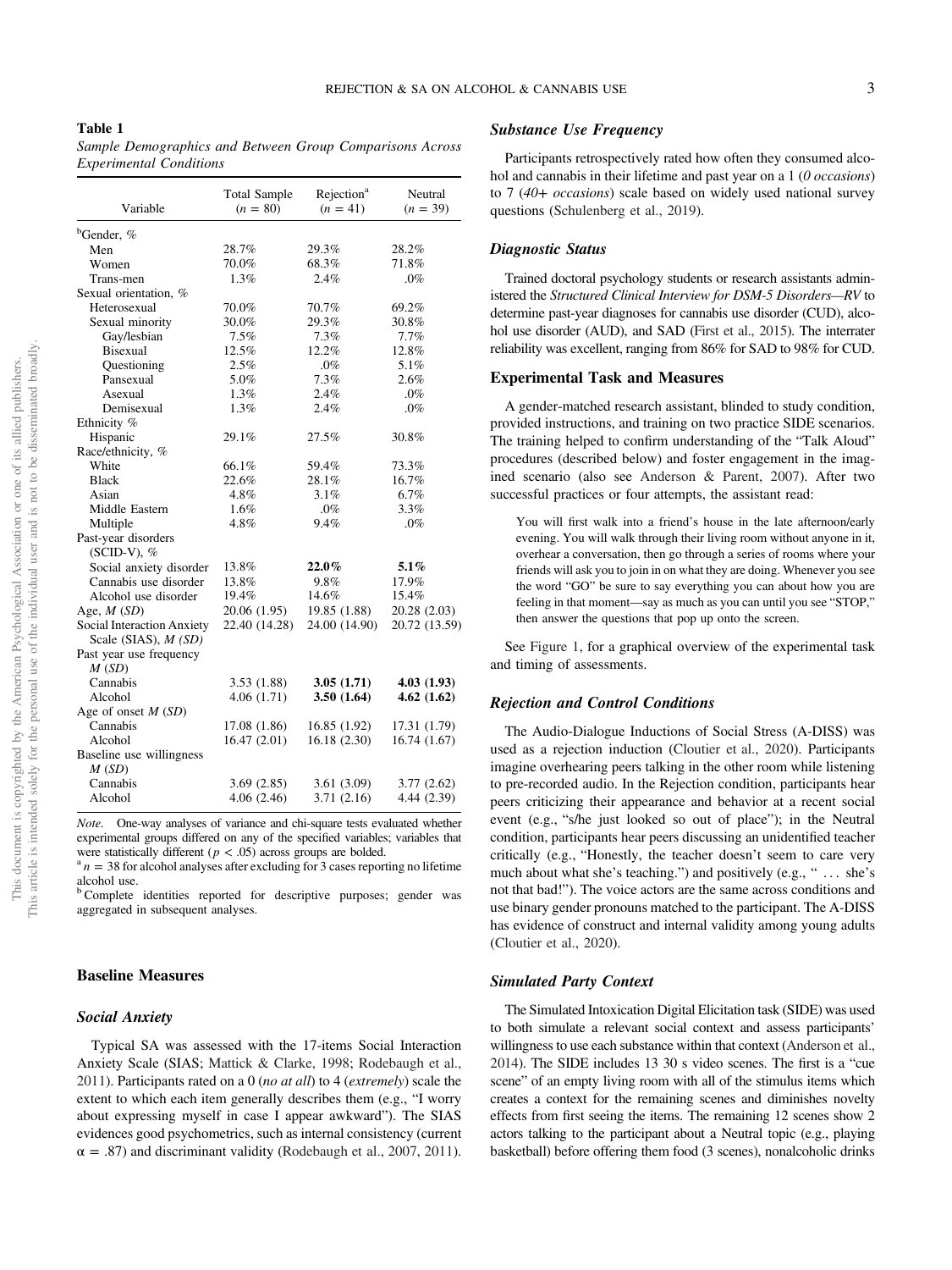#### <span id="page-4-0"></span>Figure 1

Graphical Depiction of the Experimental Task Where the A-DISS was Integrated in the ASIDE Protocol



Note. See Cloutier et al. (2020) and Anderson et al. (2014; 2013), for validity information on each of these tasks. SUDS = Subjective Units of Distress Scale; M. Check = Manipulation Check; S = Scene; BW = Behavioral Use Willingness ratings.

offered to them on a 1 (not at all) to 9 (extremely) scale. The primary use of willingness variables were derived from the quantitative SIDE ratings. After each scene, participants rated their willingness to use the item offered on a 1 (not at all willing) to 7 (very willing) scale. Alcohol, cannabis, nonalcoholic drinks, and food scales were then computed with possible scores ranging from 3 to 21 for each offer type. The SIDE ratings have shown good concurrent and

Analytic Approach and Results

Three participants did not report lifetime alcohol use so were excluded from the alcohol use willingness analyses (final  $n = 77$ ; 76% women). One-way ANOVA and Chi-square analyses tested the equivalence of experimental conditions on baseline traits (e.g., age, SA symptoms, and gender) and use willingness. As shown in Table 1, there were no condition differences on age, gender, SIAS scores, pastyear CUD, AUD, cannabis problems, or baseline use willingness for alcohol or cannabis. There were differences in past-year substance use and SAD—participants in the Neutral condition reported more frequent alcohol and cannabis use and more participants in the Rejection condition met diagnostic criteria for SAD. As shown in Table 2, SIAS

predictive validity (Anderson et al., 2013, 2014).

Preliminary Analyses

(3 scenes), alcoholic drinks (3 scenes), or cannabis (3 scenes). After each scene, participants complete an open-ended 30 s "Talk Aloud" about their thoughts and feelings at that moment. The "Talk Alouds" foster engagement in the mental imagery component while providing near-concurrent, open-ended responses (see Anderson & Parent, 2007; Holmes & Mathews, 2010). Then, participants quantitatively rate their willingness to accept the offer made in the scene (e.g., "how willing would you be to accept the joint?").

#### Manipulation Checks

Subjective Units of Distress Scales (SUDS; Milosevic & McCabe, 2015) were administered after the Cue Scene (Baseline) and A-DISS (Condition Exposure) to confirm the efficacy of each condition. Participants rated how anxious, rejected, and insecure they felt in that moment on  $1$  (*not at all*) to  $9$  (*extremely*) scales. Similar items have been used in lab studies of SA repeatedly assessing state-affect (Buckner, Silgado, et al., 2011; Cloutier et al., 2020).

#### Alcohol/Cannabis Use Willingness

To assess baseline use willingness, two face valid items were added to the SUDS battery after the SIDE Cue Scene. Participants rated how willing they were to use alcohol or marijuana if it were

#### Table 2

Bivariate Correlations of Retrospective Social Anxiety Symptoms, Marijuana Outcomes, and Potential Covariates

| Variable                                                                                                                                                                                                                                                                                    | $\overline{c}$ | 3                | 4                            | 5                                  | 6                                             |                                                    | 8                                                               | 9                                                                  | 10                                                                                      |
|---------------------------------------------------------------------------------------------------------------------------------------------------------------------------------------------------------------------------------------------------------------------------------------------|----------------|------------------|------------------------------|------------------------------------|-----------------------------------------------|----------------------------------------------------|-----------------------------------------------------------------|--------------------------------------------------------------------|-----------------------------------------------------------------------------------------|
| 1. SIAS score<br>2. Social anxiety disorder<br>3. Cannabis frequency<br>4. Alcohol frequency<br>5. Age of cannabis onset<br>6. <sup>a</sup> Age of alcohol onset<br>7. Age<br>8. Gender (men) <sup>b</sup><br>9. Baseline marijuana use willingness<br>10. Baseline alcohol use willingness | $.44***$       | $-.15$<br>$-.14$ | $-.14$<br>$-.19$<br>$.39***$ | .07<br>$-.20$<br>$-.23*$<br>$-.13$ | .09<br>$-.05$<br>$-.03$<br>$-.16$<br>$.56***$ | $-.04$<br>$-.18$<br>.00<br>$.28*$<br>$.29*$<br>.08 | .10<br>$-.08$<br>$-.06$<br>$.23*$<br>$-.06$<br>$-.11$<br>$-.11$ | .06<br>.06<br>$.42**$<br>$.26*$<br>$-.25*$<br>$-.15$<br>.02<br>.03 | $-.01$<br>$-.02$<br>.15<br>$.44***$<br>$-.13$<br>$-.14$<br>$.25***$<br>$-.05$<br>$.40*$ |

*Note.*  $n = 80$ ; SIAS = Social Interaction Anxiety Scale.<br><sup>a</sup> $n = 77$  (participants who did not report lifetime alcohol use were not asked about past year use frequency or age of alcohol onset).

<sup>b</sup> Women = 1, Men = 0; thus positive correlations reflect higher scores among women and negative correlations higher scores among men (including trans).<br>
\*  $p \le 0.05$ . \*\*  $p \le 0.01$ .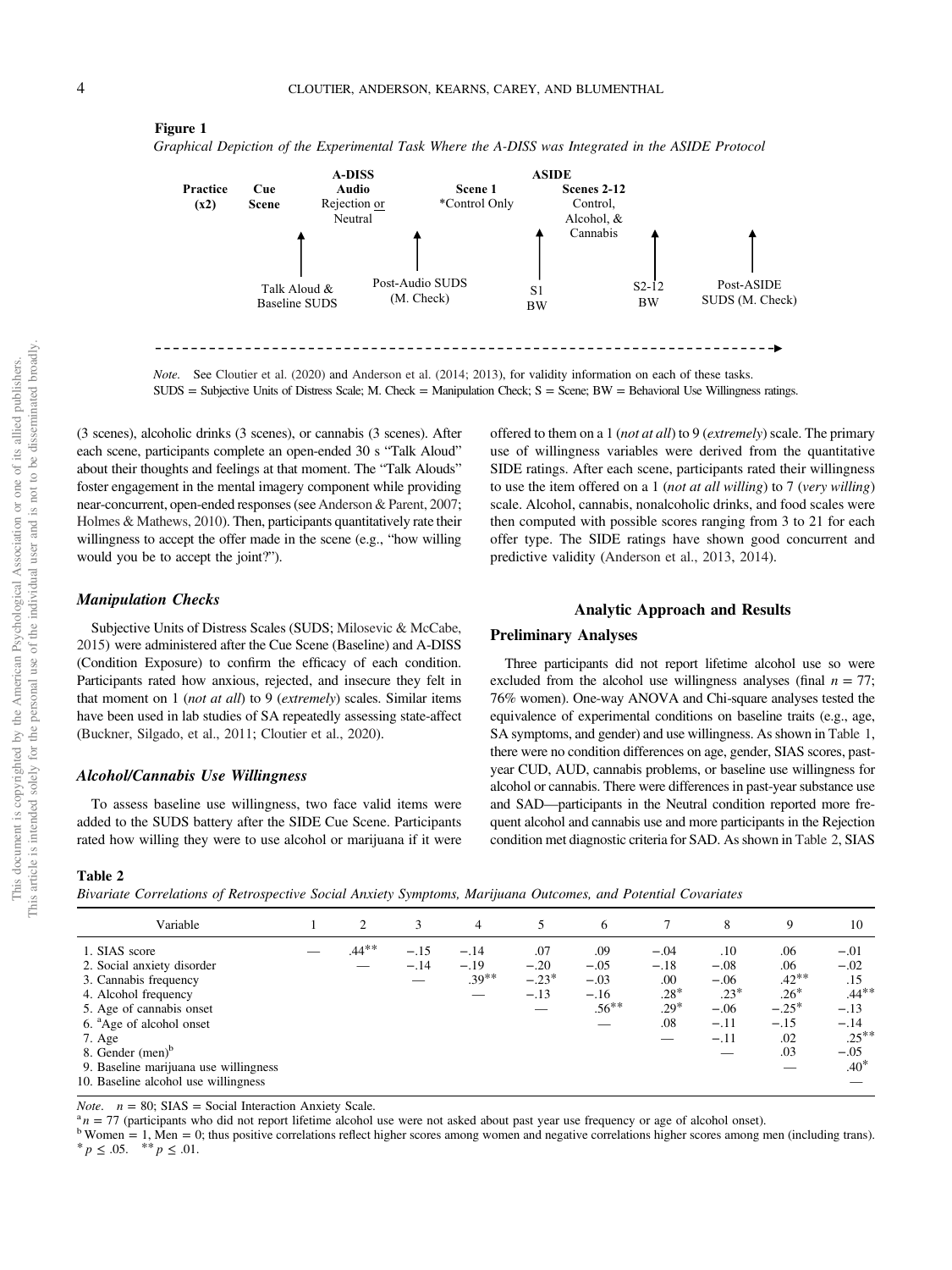scores were positively correlated with SA diagnoses but were unrelated to age, gender, substance use frequency, or baseline use willingness ( $p$ '<sub>s</sub> > .05). Thus, past-year use was the only baseline covariate included in the primary analyses. Despite condition differences, SAD was excluded from primary analyses due to the low number of positive cases overall and within each subgroup.

Repeated-measures ANOVA's tested the efficacy of the Rejection condition in increasing SUDS levels from baseline. The 3 (time)  $\times$  2 (condition) interaction was significant for anxiety,  $F(2, 156) = 18.654$ ,  $p < .001$ , Partial  $\eta^2 = .193$ , rejected,  $F(2, 152) = 69.165$ ,  $p < .001$ , Partial  $\eta^2 = .476$ , and insecure,  $F(2, 154) = 45.763$ ,  $p < .001$ , Partial  $\eta^2 = .373$ . As shown in Figure 2, only participants in the Rejection condition had increased SUDS levels; those in the Neutral condition

#### Figure 2

Condition  $\times$  Time Repeated-Measures Analysis of Variance Predicting SUBJECTIVE Units of Distress Scale (SUDS) at Baseline (Post-Cue Scene), Post-Audio Exposure, and at the End of the ASIDE Simulation ADJUSTED Means and 95% CI are Plotted



#### Figure 3

Main Effects of SIAS Score and Experimental Condition on Mean Cannabis Use Willingness



*Note.* SIAS score was analyzed continuously but is plotted with  $\pm 1$  SD of the mean for presentation only.

maintained similar, low SUDS levels that never departed from baseline.

#### Primary Analyses

Two hierarchical regressions tested whether the greatest alcohol and cannabis use willingness was associated with higher SIAS scores and Rejection exposure. Condition assignment was dummy-coded and entered with SIAS scores in Step 2, and the interaction term was entered in Step 3. The overall models predicting alcohol ( $R^2 = .194$ ,  $F(5, 76) = 3.422$ ,  $p = .008$ ) and cannabis  $(R^{2} = .518, F(5, 79) = 15.875, p < .001)$  use willingness were statistically significant. As shown in [Table 3](#page-6-0), covariates accounted for most of the variance in both models. For the alcohol model, neither the main nor the interaction effects were statistically significant. For the cannabis model, the main effects of SIAS scores and condition in Step 2 were statistically significant; however, the interaction term was not. As depicted in Figure 3, the main effects indicated that elevated SIAS scores and the Rejection condition were each associated with greater cannabis use willingness.

#### **Discussion**

As expected, SA and Rejection exposure were each independently associated with greater cannabis use willingness. This result is consistent with both ideas that cannabis is used as a means of attenuating negative affect and reconnecting with social networks (Buckner, Heimberg, et al., 2013; Mallott et al., 2009). While these same models also suggest SA would exacerbate or dampen the effects of rejection on use willingness, the lack of moderation is not wholly contradictory. Participants with higher SA were still more willing to use cannabis than those with lower SA. That SA positively related to use willingness during both the social scenarios and not the cue scene (baseline period), highlights the risk in social situations where others are using and not just where cannabis is available—even in anticipation of an upcoming social event. Over time, this elevated willingness to use cannabis across social contexts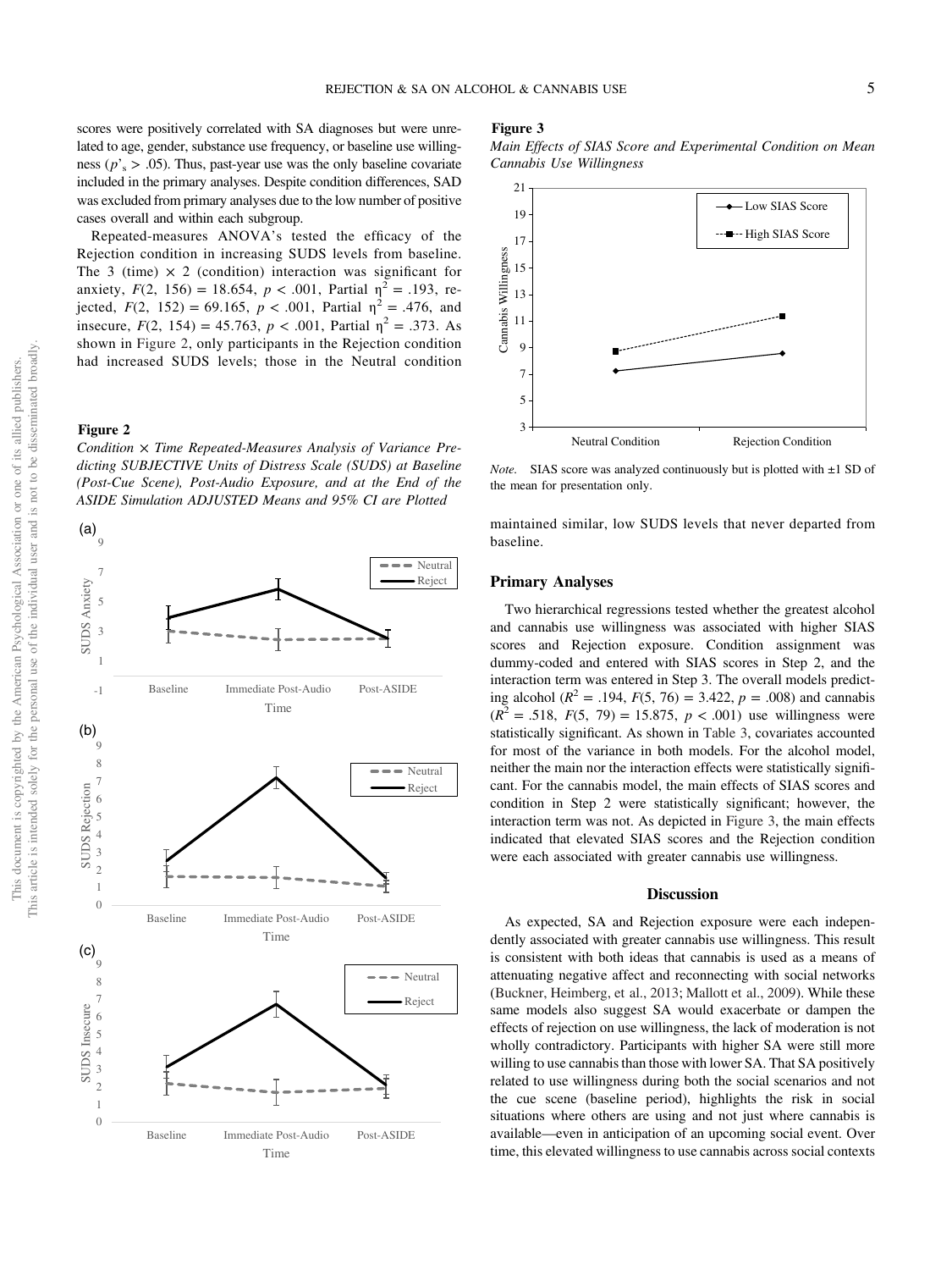<span id="page-6-0"></span>

| Table 3                                                                            |  |  |
|------------------------------------------------------------------------------------|--|--|
| Hierarchical Multiple Regressions Predicting Marijuana and Alcohol Use Willingness |  |  |

| Predictor                     |              | Cannabis use willingness<br>$(N = 80)$ |        |                  |              | Alcohol use willingness<br>$(n = 77)^{*}$ |        |                  |  |
|-------------------------------|--------------|----------------------------------------|--------|------------------|--------------|-------------------------------------------|--------|------------------|--|
|                               | $\Delta R^2$ | β                                      | $sr^2$ | $\boldsymbol{p}$ | $\Delta R^2$ | β                                         | $sr^2$ | $\boldsymbol{p}$ |  |
| Step 1                        | .46          |                                        |        | < .001           | .18          |                                           |        | .002             |  |
| Past Yr. Cannabis use         |              | .675                                   | .916   | < .001           |              | .025                                      | .177   | .830             |  |
| Past Yr. Alcohol use          |              | .002                                   | .148   | .985             |              | .414                                      | .900   | .001             |  |
| Other willingness             |              | .199                                   | .020   | .023             |              | .137                                      | .036   | .203             |  |
| Step 2                        | .06          |                                        |        | .011             | .01          |                                           |        | .628             |  |
| Past Yr. Cannabis use         |              | .724                                   | .805   | < .001           |              | .044                                      | .167   | .707             |  |
| Past Yr. Alcohol use          |              | .075                                   | .130   | .431             |              | .439                                      | .848   | .001             |  |
| Other willingness             |              | .228                                   | .017   | .007             |              | .125                                      | .034   | .256             |  |
| Condition                     |              | .187                                   | .001   | .039             |              | .070                                      | .024   | .541             |  |
| SIAS score                    |              | .176                                   | .012   | .036             |              | .077                                      | .008   | .484             |  |
| Step 3                        | .00          |                                        |        | .563             | .00          |                                           |        | .681             |  |
| Past Yr. Cannabis use         |              | .713                                   | .800   | < .001           |              | .034                                      | .165   | .777             |  |
| Past Yr. Alcohol use          |              | .079                                   | .129   | .411             |              | .442                                      | .840   | .001             |  |
| Other willingness             |              | .226                                   | .017   | .008             |              | .118                                      | .033   | .292             |  |
| Condition                     |              | .109                                   | .001   | .503             |              | $-.003$                                   | .024   | .988             |  |
| SIAS score                    |              | .120                                   | .012   | .348             |              | .027                                      | .008   | .873             |  |
| Condition $\times$ SIAS score |              | .110                                   | .021   | .563             |              | .104                                      | < .001 | .681             |  |

Note. Past Yr. = Number of cannabis or alcohol use occasions in the past year. Other Willingness = ASIDE willingness to accept control offers of food (cannabis model) or nonalcoholic beverages (alcohol model). SIAS = Social Interaction Anxiety Scale. Condition coded such that Neutral = 0 (referent) and Rejection = 1.  $sr^2$  = squared structure coefficient.  $\Delta R^2 = R$ -square change.

\* Three cases who reported no alcohol use in their lifetime were excluded from these analyses only.

may lead to greater use and problems, even if SA does not exacerbate the effects of rejection in a given moment. Combined with prior work and theory, results suggest at early cannabis use levels, SA increases conformity use patterns and sensitivity to social use cues; over time and with more experience, SA may accelerate coping motivated use and problems (Cloutier et al., 2016; Cooper, 1994). Critically, we did not directly test this hypothesis and would be strengthened in a longitudinal design.

Although inconsistent with hypotheses, other laboratory studies also have failed to find the effects of SA on alcohol outcomes. Emerging adults may be warier about consuming alcohol offered by strangers, particularly in a sample with a majority of women in a novel or potentially unsafe context (Bacon & Engerman, 2018; Bacon et al., 2015). As both substances were offered in random order, participants may have considered using cannabis to be a safer way of engaging with the social context. Selecting for cannabis use also may have diluted effects observed in studies that were selected for heavy alcohol use. As such, these results offer more robust estimates for primary cannabis users, while reinforcing the need to consider polysubstance use and test for substance-specific mechanisms in future work (Egan et al., 2019; Yurasek et al., 2017).

Despite strong empirical support that willingness prospectively predicts real-world use, future studies incorporating real-time assessments of use and competing mechanisms (e.g., expectancies, motives, intentions, and craving) across methods (e.g., laboratorybased; EMA) are needed (Anderson et al., 2013, 2014; Lewis et al., 2019). Another concern is whether this study was statistically powered to detect the moderation of SA and Rejection. While designed around estimates suggesting medium–high effects on craving (Buckner et al., 2011, 2016), the current results suggest negligible effects requiring a much larger sample  $(n > 1,000)$ . Lastly, this study tested a range of SA symptoms with the SIAS

and relied on blind random assignment to evenly distribute key characteristics across conditions. While SIAS scores were evenly distributed, SAD was not, and the low number of cases with SAD prevented further testing. Complex assignment approaches with larger samples containing more SAD cases may have produced larger effects.

The experimental design was a strength that also extends the A-DISS and SIDE validation work (Anderson et al., 2013; Cloutier et al., 2020). Together, the A-DISS and SIDE offer a standardized social stressor embedded within a relevant context to model realtime alcohol and cannabis use cognitions. Overhearing a conversation about a teacher in the Neutral condition, kept it procedurally identical to the Rejection condition without eliciting real-time SA. This helped clarify the extent to which participants with elevated SA were more willing to use alcohol or cannabis within the context of rejection, rather than in social contexts or stress more broadly. The next steps include directly comparing the current task against other widely used tasks while considering other substances across different ages (Lewis et al., 2019; Litt et al., 2018).

This study tested whether individuals with higher SA were more willing to use alcohol and cannabis after experiencing rejection versus a socially neutral cue. We extend prior work by isolating the specific effects of SA and Rejection on cannabis use while accounting for alcohol use. That elevated SA was associated with cannabis use willingness across conditions suggests a proclivity to use in any social context where cannabis is available, even without social stressors. Results reinforce the need to carefully model social contexts and polysubstance use in future research. Clinically, this study suggests the value of use willingness as a malleable target for early college interventions, particularly for emerging adults who have not yet formalized their substance use patterns nor developed more serious use-related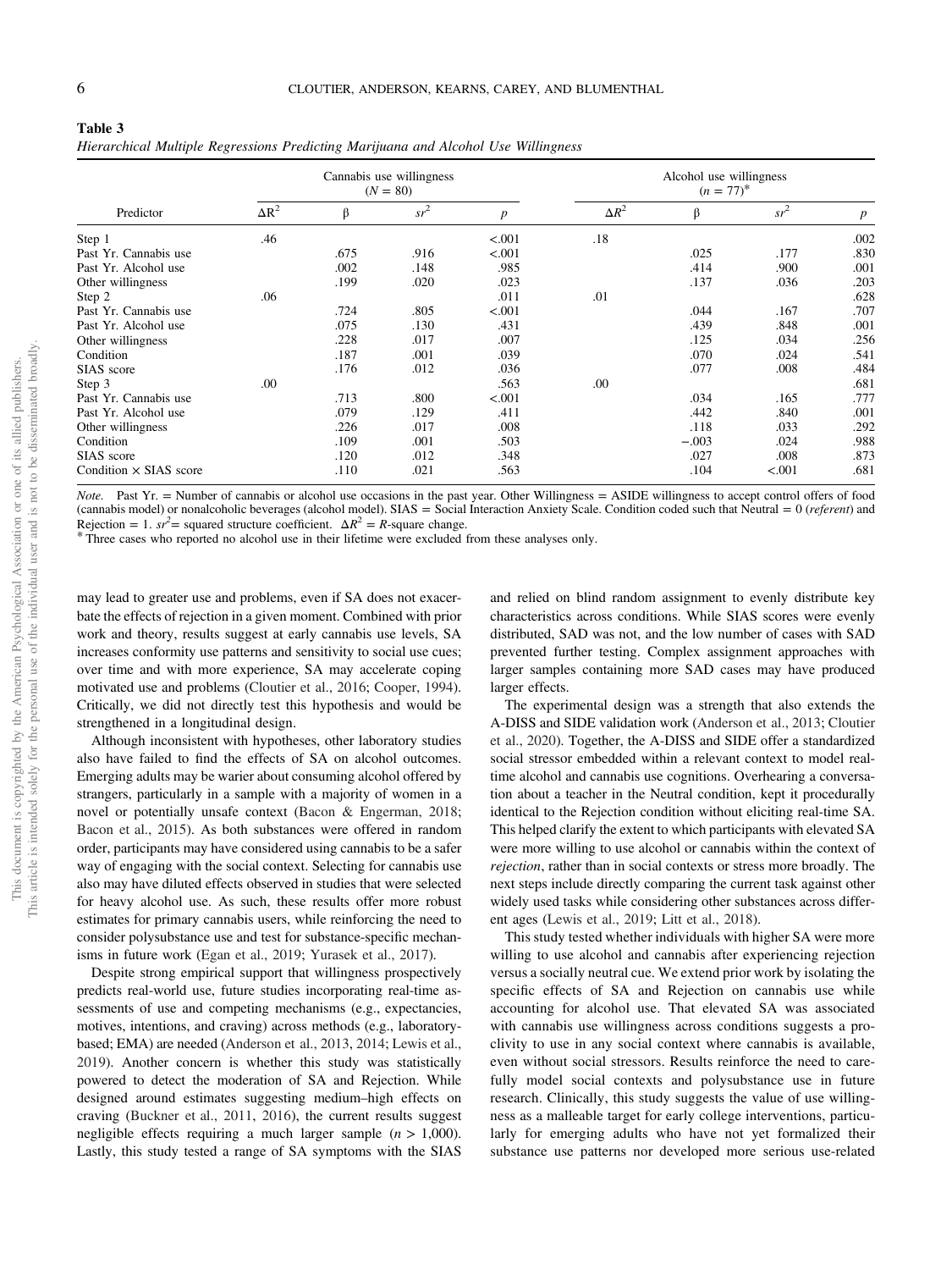problems. For example, prototype willingness model-based interventions have demonstrated efficacy and could be enhanced by targeting individual SA symptoms or contexts involving rejection (Pomery et al., 2009).

#### References

- Abrams, K., Kushner, M., Lisdahl Medina, K., & Voight, A. (2001). The pharmacologic and expectancy effects of alcohol on social anxiety in individuals with social phobia. Drug and Alcohol Dependence, 64(2), 219–231. [https://doi.org/10.1016/S0376-8716\(01\)00125-9](https://doi.org/10.1016/S0376-8716(01)00125-9)
- Allen, H. K., Caldeira, K. M., Bugbee, B. A., Vincent, K. B., O'Grady, K. E., & Arria, A. M. (2017). Drug involvement during and after college: Estimates of opportunity and use given opportunity. Drug and Alcohol Dependence, 174, 150–157. <https://doi.org/10.1016/j.drugalcdep.2017.01.025>
- American Psychiatric Association. (2013). Diagnostic and statistical manual of mental disorders (5th ed.). [https://doi.org/10.1176/appi.books](https://doi.org/10.1176/appi.books.9780890425596) [.9780890425596](https://doi.org/10.1176/appi.books.9780890425596)
- Anderson, K. G., Brackenbury, L., Quackenbush, M., Buras, M., Brown, S. A., & Price, J. (2014). A-SIDE: Video simulation of teen alcohol and marijuana use contexts. Journal of Studies on Alcohol and Drugs, 75(6), 953–957. <https://doi.org/10.15288/jsad.2014.75.953>
- Anderson, K. G., Duncan, K., Buras, M., Packard, C. D., & Kennedy, C. (2013). C-SIDE: Drinking simulation for college students. Journal of Studies on Alcohol and Drugs, 74(1), 94–103. [https://doi.org/10.15288/](https://doi.org/10.15288/jsad.2013.74.94) [jsad.2013.74.94](https://doi.org/10.15288/jsad.2013.74.94)
- Anderson, K. G., & Parent, S. J. (2007). Adolescent decision-making about substance use: A video-based assessment. In N. Galwye (Ed.), Progress in educational psychology research (pp. 3–21). Nova Science Publishers.
- Arnett, E. J. (2005). The developmental context of substance use in emerging adulthood. Journal of Drug Issues, 35(2), 235–254. [https://doi.org/10](https://doi.org/10.1177/002204260503500202) [.1177/002204260503500202](https://doi.org/10.1177/002204260503500202)
- Auyeung, K., & Alden, L. E. (2020). Accurate empathy, social rejection, and social anxiety disorder. Clinical Psychological Science, 8(2), 266–279. <https://doi.org/10.1177/2167702619885410>
- Bacon, A. K., Cranford, A. N., & Blumenthal, H. (2015). Effects of ostracism and sex on alcohol consumption in a clinical laboratory setting. Psychology of Addictive Behaviors, 29(3), 664–672. [https://doi.org/10.1037/](https://doi.org/10.1037/adb0000054) [adb0000054](https://doi.org/10.1037/adb0000054)
- Bacon, A. K., & Engerman, B. (2018). Excluded, then inebriated: A preliminary investigation into the role of ostracism on alcohol consumption. Addictive Behaviors Reports, 8, 25–32. [https://doi.org/10.1016/j](https://doi.org/10.1016/j.abrep.2018.05.002) [.abrep.2018.05.002](https://doi.org/10.1016/j.abrep.2018.05.002)
- Battista, S. R., Stewart, S. H., & Ham, L. S. (2010). A critical review of laboratory-based studies examining the relationships of social anxiety and alcohol intake. Current Drug Abuse Reviews, 3(1), 3–22. [https://doi.org/](https://doi.org/10.2174/1874473711003010003) [10.2174/1874473711003010003](https://doi.org/10.2174/1874473711003010003)
- Beidel, D. C., Turner, S. M., & Morris, T. L. (2000). Behavioral treatment of childhood social phobia. Journal of Consulting and Clinical Psychology, 68(6), 1072–1080. <https://doi.org/10.1037/0022-006X.68.6.1072>
- Blackhart, G. C., Nelson, B. C., Knowles, M. L., & Baumeister, R. F. (2009). Rejection elicits emotional reactions but neither causes immediate distress nor lowers self-esteem: A meta-analytic review of 192 studies on social exclusion. Personality and Social Psychology Review, 13(4), 269-309. <https://doi.org/10.1177/1088868309346065>
- Buckner, J. D., Ecker, A. H., & Vinci, C. (2013). Cannabis use vulnerability among socially anxious users: Cannabis craving during a social interaction. Psychology of Addictive Behaviors, 27(1), 236–242. [https://doi.org/](https://doi.org/10.1037/a0029763) [10.1037/a0029763](https://doi.org/10.1037/a0029763)
- Buckner, J. D., & Heimberg, R. G. (2010). Drinking behaviors in social situations Account for alcohol-related problems among socially anxious individuals. Psychology of Addictive Behaviors, 24(4), 640–648. [https://](https://doi.org/10.1037/a0020968) [doi.org/10.1037/a0020968](https://doi.org/10.1037/a0020968)
- Buckner, J. D., Heimberg, R. G., Ecker, A. H., & Vinci, C. (2013). A biopsychosocial model of social anxiety and substance use. Depression and Anxiety, 30(3), 276–284. <https://doi.org/10.1002/da.22032>
- Buckner, J. D., Heimberg, R. G., & Schmidt, N. B. (2011). Social anxiety and marijuana-related problems: The role of social avoidance. Addictive Behaviors, 36(1–2), 129–132. <https://doi.org/10.1016/j.addbeh.2010.08.015>
- Buckner, J. D., Heimberg, R. G., Schneier, F. R., Liu, S. M., Wang, S., & Blanco, C. (2012). The relationship between cannabis use disorders and social anxiety disorder in the National Epidemiological Study of Alcohol and Related Conditions (NESARC). Drug and Alcohol Dependence, 124(1–2), 128–134. <https://doi.org/10.1016/j.drugalcdep.2011.12.023>
- Buckner, J. D., Silgado, J., & Schmidt, N. B. (2011). Marijuana craving during a public speaking challenge: Understanding marijuana use vulnerability among women and those with social anxiety disorder. Journal of Behavior Therapy and Experimental Psychiatry, 42(1), 104–110. [https://](https://doi.org/10.1016/j.jbtep.2010.07.005) [doi.org/10.1016/j.jbtep.2010.07.005](https://doi.org/10.1016/j.jbtep.2010.07.005)
- Buckner, J. D., Zvolensky, M. J., Ecker, A. H., & Jeffries, E. R. (2016). Cannabis craving in response to laboratory-induced social stress among racially diverse cannabis users: The impact of social anxiety disorder. Journal of Psychopharmacology, 30(4), 363–369. [https://doi.org/10](https://doi.org/10.1177/0269881116629115) [.1177/0269881116629115](https://doi.org/10.1177/0269881116629115)
- Carrigan, M. H., & Randall, C. L. (2003). Self-medication in social phobia: A review of the alcohol literature. Addictive Behaviors, 28(2), 269–284. [https://doi.org/10.1016/S0306-4603\(01\)00235-0](https://doi.org/10.1016/S0306-4603(01)00235-0)
- Cloutier, R. M., Bilsky, S. A., Baxley, C., Anderson, K. G., & Blumenthal, H. (2020). Development of a novel social rejection task to explore the unique and overlapping affective features of social anxiety and depression. Cognitive Therapy and Research. Advance online publication. [https://](https://doi.org/10.1007/s10608-020-10152-x) [doi.org/10.1007/s10608-020-10152-x](https://doi.org/10.1007/s10608-020-10152-x)
- Cloutier, R. M., Blumenthal, H., & Mischel, E. R. (2016). An examination of social anxiety in marijuana and cigarette use motives among adolescents. Substance Use & Misuse, 51(3), 408–418. [https://doi.org/10.3109/](https://doi.org/10.3109/10826084.2015.1110174) [10826084.2015.1110174](https://doi.org/10.3109/10826084.2015.1110174)
- Conway, K. P., Swendsen, J., Husky, M. M., He, J. P., & Merikangas, K. R. (2016). Association of lifetime mental disorders and subsequent alcohol and illicit drug use: Results from the national comorbidity surveyadolescent supplement. Journal of the American Academy of Child & Adolescent Psychiatry, 55(4), 280–288. [https://doi.org/10.1016/j.jaac](https://doi.org/10.1016/j.jaac.2016.01.006) [.2016.01.006](https://doi.org/10.1016/j.jaac.2016.01.006)
- Cooper, M. L. (1994). Motivations for alcohol use among adolescents: Development and validation of a four-factor model. Psychological Assessment, 6(2), 117–128. <https://doi.org/10.1037/1040-3590.6.2.117>
- Deros, D. E., Racz, S. J., Lipton, M. F., Augenstein, T. M., Karp, J. N., Keeley, L. M., Qasmieh, N., Grewe, B. I., Aldao, A., & De Los Reyes, A. (2018). Multi-Informant assessments of adolescent social anxiety: Adding clarity by leveraging reports from unfamiliar peer confederates. Behavior Therapy, 49(1), 84–98. <https://doi.org/10.1016/j.beth.2017.05.001>
- Dimoff, J. D., & Sayette, M. A. (2017). The case for investigating social context in laboratory studies of smoking. Addiction, 112(3), 388–395. <https://doi.org/10.1111/add.13503>
- Egan, K. L., Cox, M. J., Suerken, C. K., Reboussin, B. A., Song, E. Y., Wagoner, K. G., & Wolfson, M. (2019). More drugs, more problems? Simultaneous use of alcohol and marijuana at parties among youth and young adults. Drug and Alcohol Dependence, 202, 69–75. [https://doi.org/](https://doi.org/10.1016/j.drugalcdep.2019.07.003) [10.1016/j.drugalcdep.2019.07.003](https://doi.org/10.1016/j.drugalcdep.2019.07.003)
- First, M. B., Williams, J. B. W., Karg, R. S., & Spitzer, R. L. (2015). Structured clinical interview for DSM-5: Research version. American Psychiatric Association.
- Franco, S., Olfson, M., Wall, M. M., Wang, S., Hoertel, N., & Blanco, C. (2019). Shared and specific associations of substance use disorders on adverse outcomes: A national prospective study. Drug and Alcohol Dependence, 201, 212–219. [https://doi.org/10.1016/j.drugalcdep.2019](https://doi.org/10.1016/j.drugalcdep.2019.03.003) [.03.003](https://doi.org/10.1016/j.drugalcdep.2019.03.003)